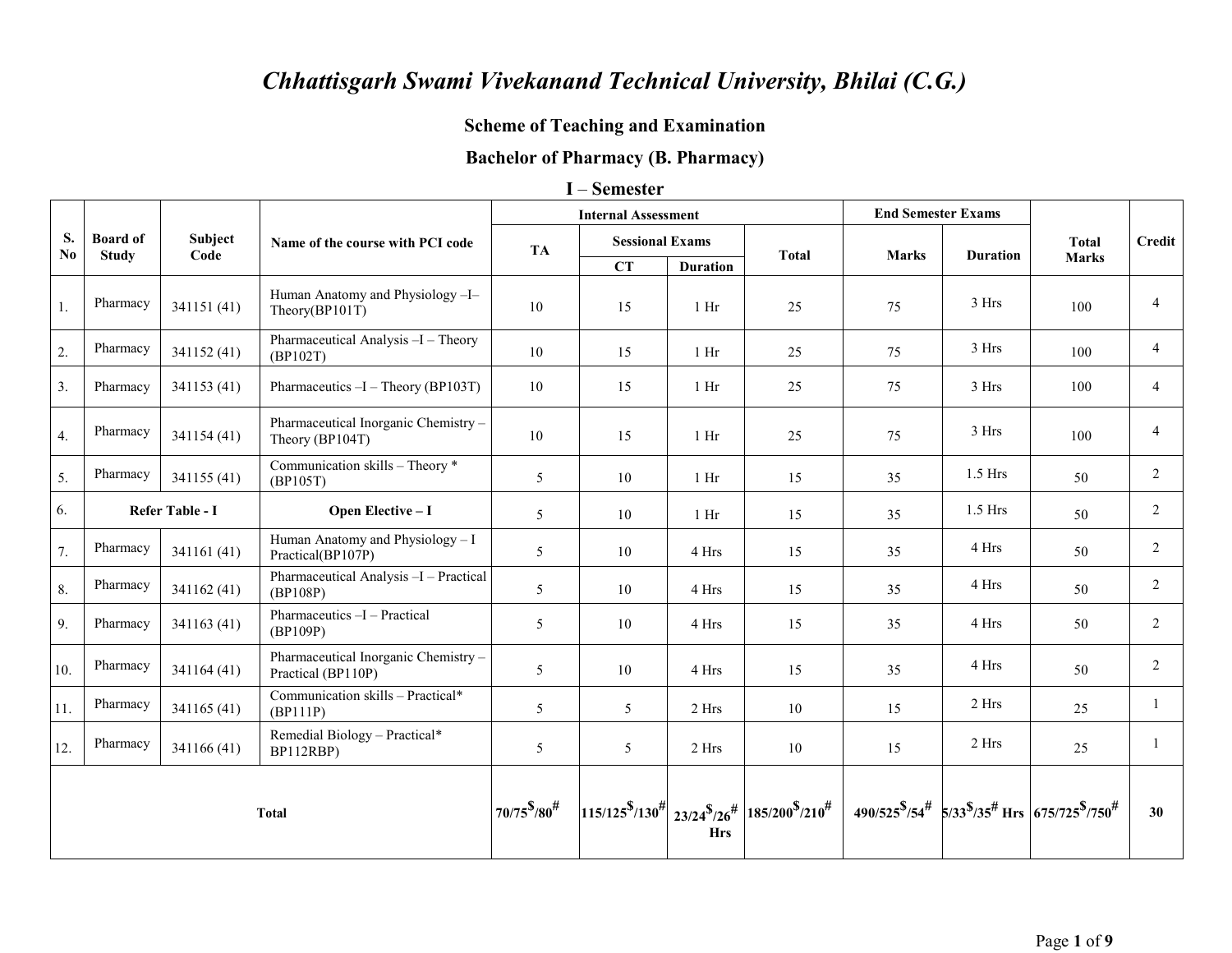| S. No | <b>Board of Study</b> | <b>Subject Code</b> | Name of the course with PCI code          |
|-------|-----------------------|---------------------|-------------------------------------------|
|       | Pharmacy              | 341171 (41)         | Remedial Biology-Theory*(BP106RBT)        |
|       | Pharmacy              | 341172 (41)         | Remedial Mathematics – Theory* (BP106RMT) |

 $Table - I$ Open Elective - I

<sup>#</sup>Applicable ONLY for the students who have studied Mathematics / Physics / Chemistry at HSC and appearing for Remedial Biology (RB) course.

 $$$ Applicable ONLY for the students who have studied Physics / Chemistry / Botany / Zoology at HSC and appearing for Remedial Mathematics (RM)course.

\* Non-University Examination (NUE)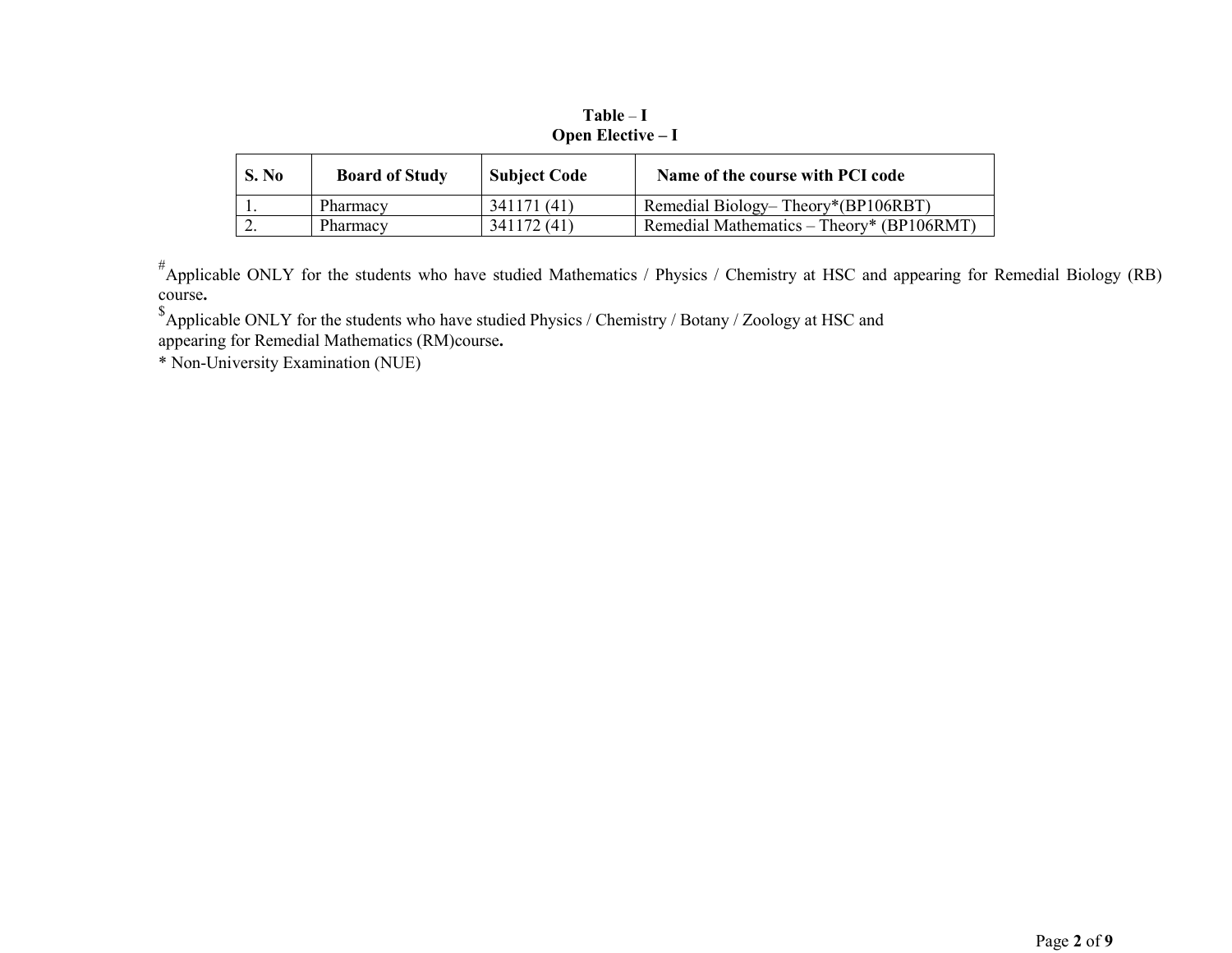## **Scheme of Teaching and Examination**

# **Bachelor of Pharmacy (B. Pharmacy)**

| П | – Semester |  |
|---|------------|--|
|---|------------|--|

|          |                                 |                 |                                                            |           | <b>Internal Assessment</b> |                        |              |              | <b>End Semester Exams</b> | <b>Total</b> |                |
|----------|---------------------------------|-----------------|------------------------------------------------------------|-----------|----------------------------|------------------------|--------------|--------------|---------------------------|--------------|----------------|
| S.<br>No | <b>Board of</b><br><b>Study</b> | Subject<br>Code | Name of the coursewith PCI code                            | <b>TA</b> |                            | <b>Sessional Exams</b> | <b>Total</b> | <b>Marks</b> | <b>Duration</b>           | <b>Marks</b> | Credit         |
|          |                                 |                 |                                                            |           | CT                         | <b>Duration</b>        |              |              |                           |              |                |
| 1.       | Pharmacy                        | 341250 (41)     | Human Anatomy and Physiology-II-<br>Theory (BP201T)        | 10        | 15                         | 1 <sub>hr</sub>        | 25           | 75           | 3 Hrs                     | 100          | 4              |
| 2.       | Pharmacy                        | 341252 (41)     | Pharmaceutical Organic Chemistry-I-<br>Theory (P202T)      | 10        | 15                         | $1$ Hr                 | 25           | 75           | 3 Hrs                     | 100          | 4              |
| 3.       | Pharmacy                        | 341253 (41)     | Biochemistry – Theory (BP203T)                             | 10        | 15                         | 1 <sub>hr</sub>        | 25           | 75           | 3 Hrs                     | 100          | $\overline{4}$ |
| 4.       | Pharmacy                        | 341254 (41)     | Pathophysiology – Theory (BP204T)                          | 10        | 15                         | 1 <sub>hr</sub>        | 25           | 75           | 3 Hrs                     | 100          | 4              |
| 5.       | Pharmacy                        | 341255 (41)     | Computer Applications in Pharmacy -<br>Theory* $(BP205T)$  | 10        | 15                         | $1$ Hr                 | 25           | 50           | 2 Hrs                     | 75           | $\overline{3}$ |
| 6.       | Pharmacy                        | 341256 (41)     | Environmental sciences - Theory*<br>(BP206T)               | 10        | 15                         | 1 <sub>hr</sub>        | 25           | 50           | 2 Hrs                     | 75           | $\overline{3}$ |
| 7.       | Pharmacy                        | 341261 (41)     | Human Anatomy and Physiology -II -<br>Practical (BP207P)   | 5         | 10                         | 4 Hrs                  | 15           | 35           | 4 Hrs                     | 50           | $\overline{2}$ |
| 8.       | Pharmacy                        | 341262 (41)     | Pharmaceutical Organic Chemistry-I-<br>Practical (BP208P)  | 5         | 10                         | 4 Hrs                  | 15           | 35           | 4 Hrs                     | 50           | $\overline{2}$ |
| 9.       | Pharmacy                        | 341263 (41)     | Biochemistry – Practical (BP209P)                          | 5         | 10                         | 4 Hrs                  | 15           | 35           | 4 Hrs                     | 50           | $\overline{2}$ |
| 10.      | Pharmacy                        | 341264 (41)     | Computer Applications in Pharmacy -<br>Practical* (BP210P) | 5         | 5                          | 2 Hrs                  | 10           | 15           | 2 Hrs                     | 25           |                |
|          |                                 |                 | <b>Total</b>                                               | 80        | 125                        | 20 Hrs                 | 205          | 520          | <b>30 Hrs</b>             | 725          | 29             |

\* The subject experts at college level shall conduct examinations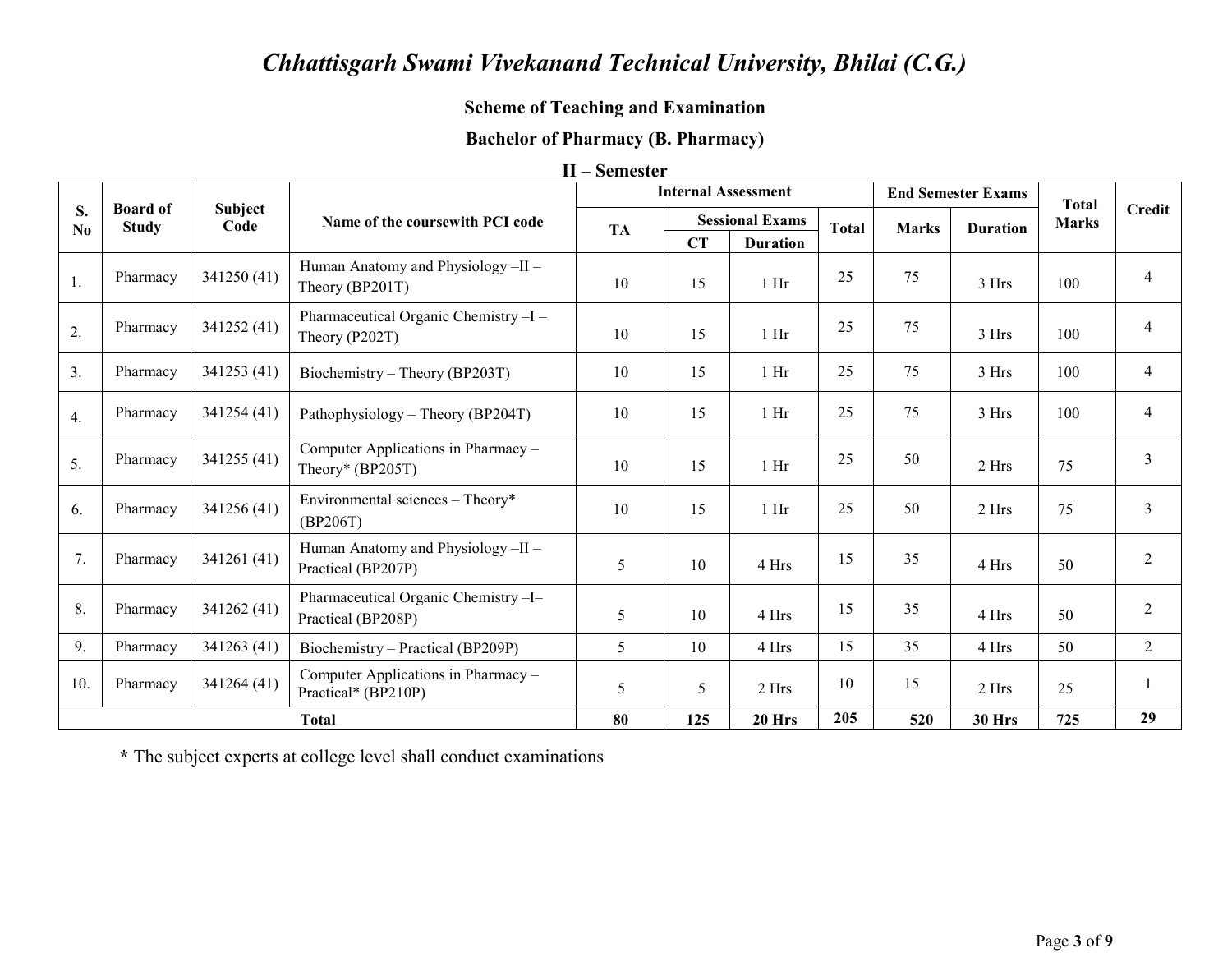# **Scheme of Teaching and Examination**

## **Bachelor of Pharmacy (B. Pharmacy)**

#### **III – Semester**

|                      |                                 |                 |                                                             |           | <b>Internal Assessment</b> |                 |              |              | <b>End Semester Exams</b> |              |                |
|----------------------|---------------------------------|-----------------|-------------------------------------------------------------|-----------|----------------------------|-----------------|--------------|--------------|---------------------------|--------------|----------------|
| S.<br>N <sub>0</sub> | <b>Board of</b><br><b>Study</b> | Subject<br>Code | Name of the course with PCI Code                            |           | <b>Sessional Exams</b>     |                 | <b>Total</b> | <b>Marks</b> | <b>Duration</b>           | <b>Total</b> | Credit         |
|                      |                                 |                 |                                                             | <b>TA</b> | CT                         | <b>Duration</b> |              |              |                           | <b>Marks</b> |                |
| 1.                   | Pharmacy                        | 341351 (41)     | Pharmaceutical Organic Chemistry -II<br>$-$ Theory (BP301T) | 10        | 15                         | 1 <sub>hr</sub> | 25           | 75           | 3 Hrs                     | 100          | $\overline{4}$ |
| 2.                   | Pharmacy                        | 341352 (41)     | Physical Pharmaceutics - I - Theory<br>(BP302T)             | 10        | 15                         | $1$ Hr          | 25           | 75           | 3 Hrs                     | 100          | 4              |
| 3.                   | Pharmacy                        | 341353 (41)     | Pharmaceutical Microbiology -<br>Theory (BP303T)            | 10        | 15                         | 1 <sub>hr</sub> | 25           | 75           | 3 Hrs                     | 100          | $\overline{4}$ |
| 4.                   | Pharmacy                        | 341354 (41)     | Pharmaceutical Engineering - Theory<br>(BP304T)             | 10        | 15                         | $1$ Hr          | 25           | 75           | 3 Hrs                     | 100          | $\overline{4}$ |
| 5.                   | Pharmacy                        | 341361 (41)     | Pharmaceutical Organic Chemistry-II-<br>Practical (BP305P)  | 5         | 10                         | 4 Hr            | 15           | 35           | 4 Hrs                     | 50           | $\overline{2}$ |
| 6.                   | Pharmacy                        | 341362 (41)     | Physical Pharmaceutics -I - Practical<br>(BP306P)           | 5         | 10                         | 4 Hr            | 15           | 35           | 4 Hrs                     | 50           | $\overline{2}$ |
| 7.                   | Pharmacy                        | 341363 (41)     | Pharmaceutical Microbiology –<br>Practical (BP307P)         | 5         | 10                         | 4 Hr            | 15           | 35           | 4 Hrs                     | 50           | $\overline{2}$ |
| 8.                   | Pharmacy                        | 341364 (41)     | Pharmaceutical Engineering -<br>Practical (BP308P)          | 5         | 10                         | 4 Hr            | 15           | 35           | 4 Hrs                     | 50           | $\overline{2}$ |
|                      |                                 |                 | <b>Total</b>                                                | 60        | 100                        | 20              | 160          | 440          | 28Hrs                     | 600          | 24             |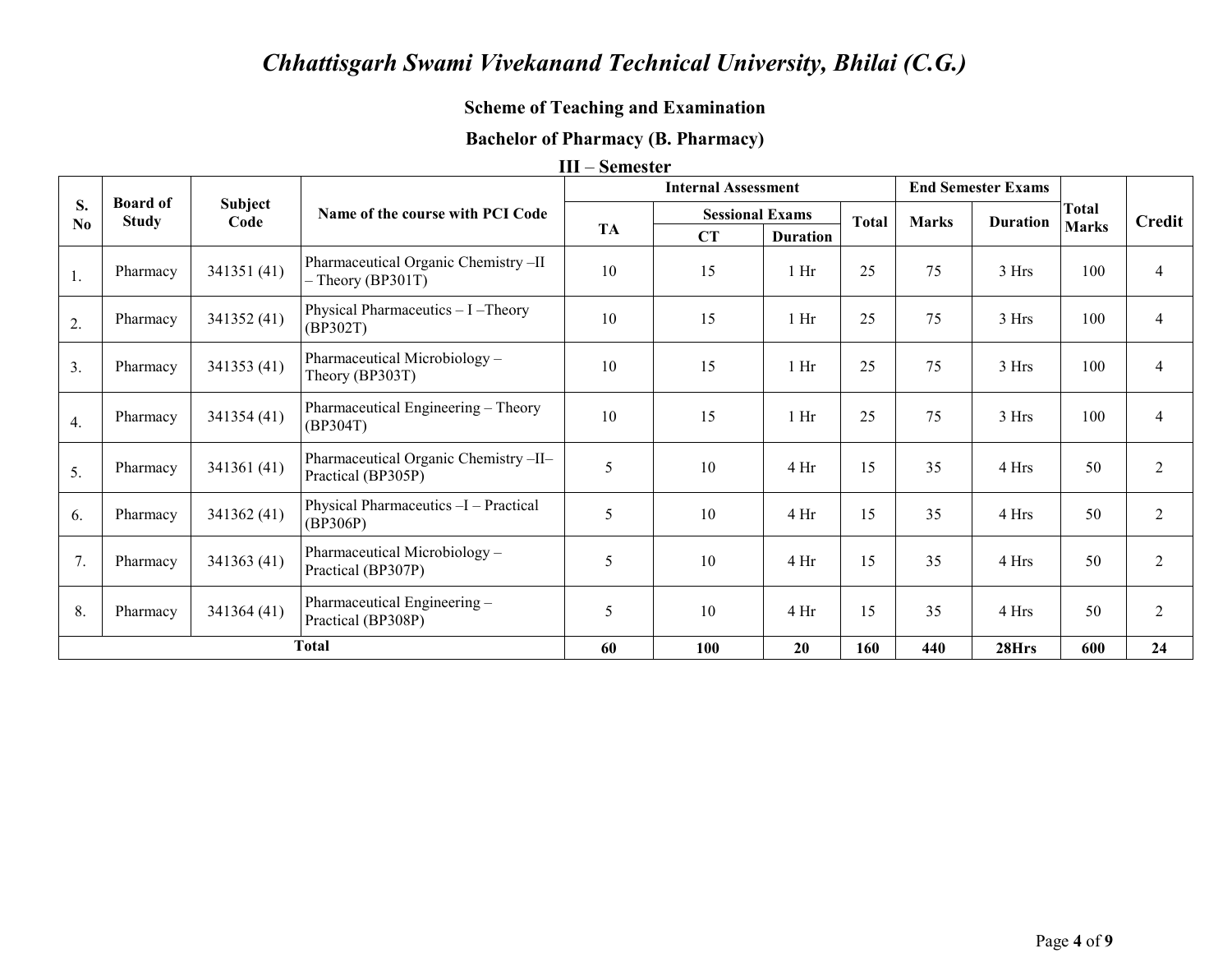## **Scheme of Teaching and Examination**

#### **Bachelor of Pharmacy (B. Pharmacy)**

#### **IV-Semester**

|                      | <b>Board of</b> |                 |                                                         |           | <b>End Semester Exams</b><br><b>Internal Assessment</b> |                        | <b>Total</b> |              |                 |              |               |
|----------------------|-----------------|-----------------|---------------------------------------------------------|-----------|---------------------------------------------------------|------------------------|--------------|--------------|-----------------|--------------|---------------|
| S.<br>N <sub>0</sub> | <b>Study</b>    | Subject<br>Code | Name of the course with PCI Code                        |           |                                                         | <b>Sessional Exams</b> | <b>Total</b> | <b>Marks</b> | <b>Duration</b> | <b>Marks</b> | <b>Credit</b> |
|                      |                 |                 |                                                         | <b>TA</b> | CT                                                      | <b>Duration</b>        |              |              |                 |              |               |
| 1.                   | Pharmacy        | 341451(41)      | Pharmaceutical Organic Chemistry-III-<br>Theory(BP401T) | 10        | 15                                                      | 1 <sub>Hi</sub>        | 25           | 75           | 3 Hrs           | 100          |               |
| 2.                   | Pharmacy        | 341452(41)      | Medicinal Chemistry $-I - Theory(BP402T)$               | 10        | 15                                                      | 1 <sub>hr</sub>        | 25           | 75           | 3 Hrs           | 100          | 4             |
| 3.                   | Pharmacy        | 341453 (41)     | Physical Pharmaceutics - II - Theory<br>(BP403T)        | 10        | 15                                                      | 1 <sub>hr</sub>        | 25           | 75           | 3 Hrs           | 100          | 4             |
| 4.                   | Pharmacy        | 341454 (41)     | Pharmacology $-I - Theory(BP404T)$                      | 10        | 15                                                      | 1 <sub>hr</sub>        | 25           | 75           | 3 Hrs           | 100          | 4             |
| 5.                   | Pharmacy        | 341455 (41)     | Pharmacognosy $-I - Theory(BP405T)$                     | 10        | 15                                                      | 1 <sub>Hi</sub>        | 25           | 75           | 3 Hrs           | 100          | 4             |
| 6.                   | Pharmacy        | 341461 (41)     | Medicinal Chemistry-I - Practical(BP406P)               | 5         | 10                                                      | 4Hr                    | 15           | 35           | 4 Hrs           | 50           | 2             |
| 7.                   | Pharmacy        | 341462 (41)     | Physical Pharmaceutics -II -Practical<br>(BP407P)       | 5         | 10                                                      | 4 Hrs                  | 15           | 35           | 4 Hrs           | 50           | 2             |
| 8.                   | Pharmacy        | 341463 (41)     | Pharmacology -I - Practical(BP408P)                     | 5         | 10                                                      | 4 Hrs                  | 15           | 35           | 4 Hrs           | 50           |               |
| 9.                   | Pharmacy        | 341464 (41)     | Pharmacognosy $-I$ – Practical(BP409P)                  | 5         | 10                                                      | 4 Hrs                  | 15           | 35           | 4 Hrs           | 50           | 2             |
|                      |                 |                 | <b>Total</b>                                            | 70        | 115                                                     | $21$ Hrs               | 185          | 515          | <b>31 Hrs</b>   | 700          | 28            |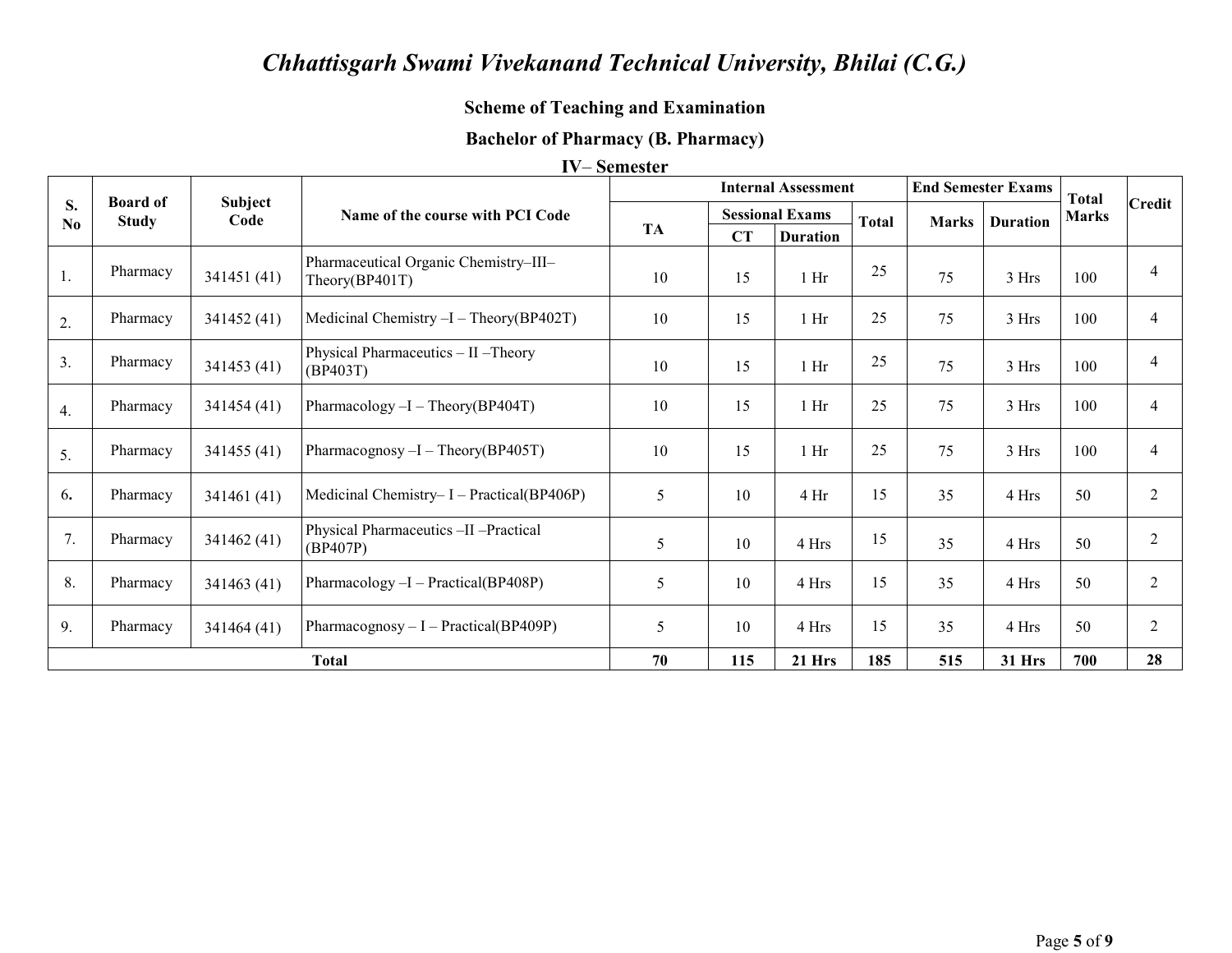## **Scheme of Teaching and Examination**

# **Bachelor of Pharmacy (B. Pharmacy)**

|                  |                                 |                     |                                                   | V-Semester |    |                            |              |                           |                 |              |
|------------------|---------------------------------|---------------------|---------------------------------------------------|------------|----|----------------------------|--------------|---------------------------|-----------------|--------------|
|                  |                                 |                     |                                                   |            |    | <b>Internal Assessment</b> |              | <b>End Semester Exams</b> |                 | <b>Total</b> |
| <b>S.</b>        | <b>Board of</b><br><b>Study</b> | <b>Subject Code</b> | Name of the course                                |            |    | <b>Sessional Exams</b>     | <b>Total</b> | <b>Marks</b>              | <b>Duration</b> | <b>Marks</b> |
| N <sub>0</sub>   |                                 |                     | with PCI code                                     | TA         | CT | <b>Duration</b>            |              |                           |                 |              |
| 1.               | Pharmacy                        | 341551 (41)         | Medicinal Chemistry $-II$ – Theory<br>(BP501T)    | 10         | 15 | 1 <sub>hr</sub>            | 25           | 75                        | 3 Hrs           | 100          |
| $\overline{2}$ . | Pharmacy                        | 341552 (41)         | Formulative Pharmacy–Theory<br>(BP502T)           | 10         | 15 | 1 <sub>Hi</sub>            | 25           | 75                        | 3 Hrs           | 100          |
| 3 <sub>1</sub>   | Pharmacy                        | 341553 (41)         | Pharmacology-II - Theory<br>(BP503T)              | 10         | 15 | 1 <sub>hr</sub>            | 25           | 75                        | 3 Hrs           | 100          |
| $\overline{4}$ . | Pharmacy                        | 341554 (41)         | Pharmacognosy- $II$ – Theory<br>(BP504T)          | 10         | 15 | 1 <sub>hr</sub>            | 25           | 75                        | 3 Hrs           | 100          |
| 5 <sub>1</sub>   | Pharmacy                        | 341555 (41)         | Pharmaceutical Jurisprudence -<br>Theory (BP505T) | 10         | 15 | 1 <sub>hr</sub>            | 25           | 75                        | 3 Hrs           | 100          |
| 6.               | Pharmacy                        | 341561 (41)         | Formulative Pharmacy - Practical<br>(BP506P)      | 5          | 10 | 4 <sub>hr</sub>            | 15           | 35                        | 4 Hrs           | 50           |
| 7.               | Pharmacy                        | 341562 (41)         | Pharmacology– II – Practical<br>(BP507P)          | 5          | 10 | 4 <sub>Hi</sub>            | 15           | 35                        | 4 Hrs           | 50           |
| 8.               | Pharmacy                        | 341563 (41)         | Pharmacognosy- $II$ – Practical<br>(BP508P)       | 5          | 10 | 4 <sub>Hi</sub>            | 15           | 35                        | 4 Hrs           | 50           |

65

**Total** 

105

 $17<sub>Ar</sub>$ 

170

480

**27 Hrs** 

650

Credit

 $\overline{4}$ 

 $\overline{4}$ 

 $\overline{4}$ 

 $\overline{4}$ 

 $\overline{4}$ 

 $\overline{2}$ 

 $\overline{2}$ 

 $\overline{2}$ 

 $\overline{26}$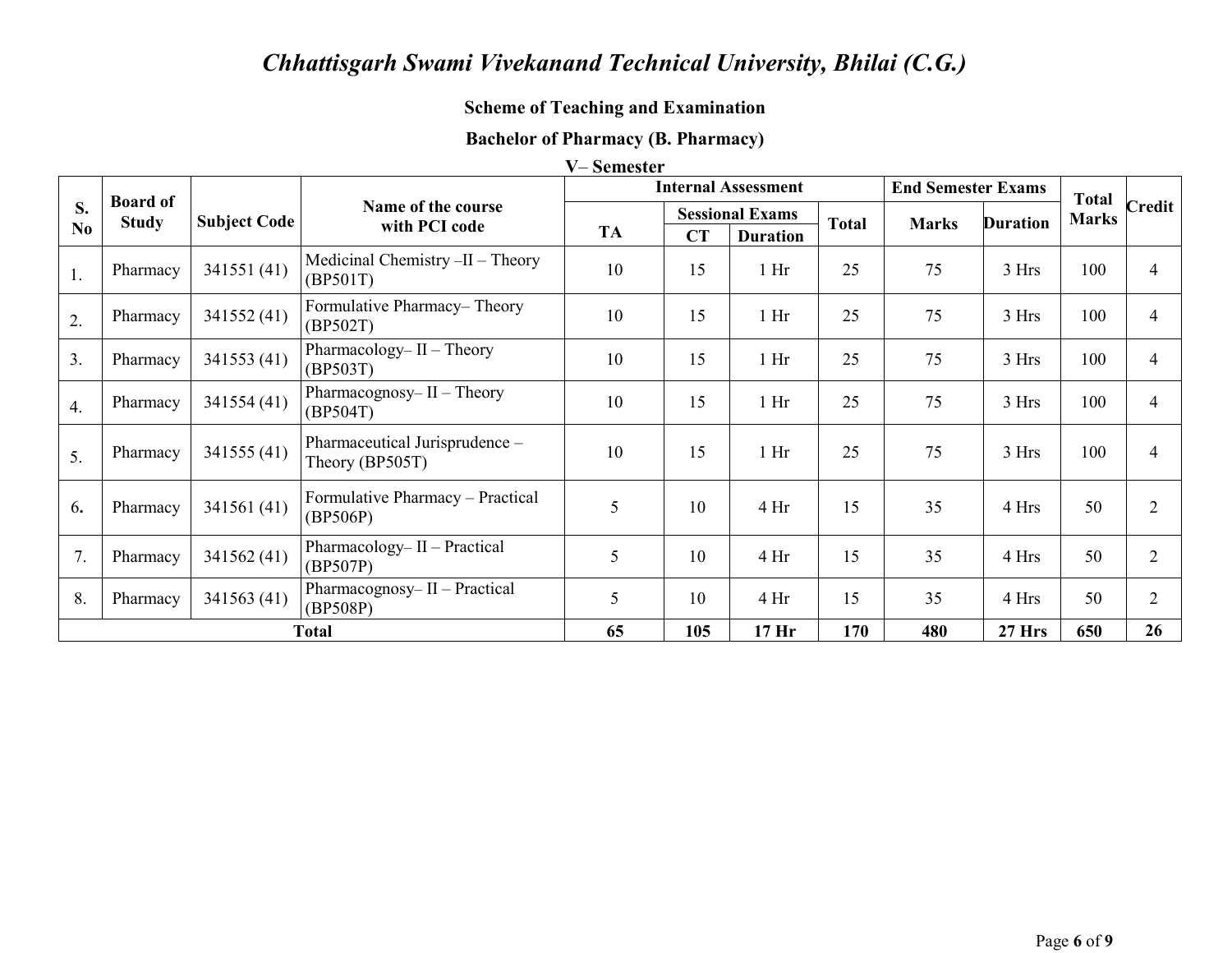# **Scheme of Teaching and Examination**

# **Bachelor of Pharmacy (B. Pharmacy)**

#### VI-Semester

| S.               | <b>Board of</b> |                        | Name of the course                                      |           |           | <b>Internal Assessment</b> |              | <b>End Semester Exams</b> |                 | <b>Total</b> |                |
|------------------|-----------------|------------------------|---------------------------------------------------------|-----------|-----------|----------------------------|--------------|---------------------------|-----------------|--------------|----------------|
| N <sub>0</sub>   | <b>Study</b>    | <b>Subject</b><br>Code | with PCI code                                           |           |           | <b>Sessional Exams</b>     | <b>Total</b> | <b>Marks</b>              | <b>Duration</b> | <b>Marks</b> | <b>Credit</b>  |
|                  |                 |                        |                                                         | <b>TA</b> | <b>CT</b> | <b>Duration</b>            |              |                           |                 |              |                |
| 1.               | Pharmacy        | 341651(41)             | Medicinal Chemistry -III - Theory<br>(BP601T)           | 10        | 15        | $1$ Hr                     | 25           | 75                        | 3 Hrs           | 100          | $\overline{4}$ |
| 2.               | Pharmacy        | 341652 (41)            | Pharmacology -III - Theory<br>(BP602T)                  | 10        | 15        | $1$ Hr                     | 25           | 75                        | 3 Hrs           | 100          | $\overline{4}$ |
| 3.               | Pharmacy        | 341653(41)             | Herbal Drug Technology - Theory<br>(BP603T)             | 10        | 15        | 1 <sub>hr</sub>            | 25           | 75                        | 3 Hrs           | 100          | $\overline{4}$ |
| $\overline{4}$ . | Pharmacy        | 341654(41)             | Biopharmaceutics and<br>Pharmacokinetics-Theory(BP604T) | 10        | 15        | 1 <sub>hr</sub>            | 25           | 75                        | 3 Hrs           | 100          | $\overline{4}$ |
| 5.               | Pharmacy        | 341655(41)             | Pharmaceutical Biotechnology-<br>Theory (BP605T)        | 10        | 15        | 1 <sub>hr</sub>            | 25           | 75                        | 3 Hrs           | 100          | $\overline{4}$ |
| 6.               | Pharmacy        | 341656 (41)            | PharmaceuticalQuality Assurance -<br>Theory(BP606T)     | 10        | 15        | $1$ Hr                     | 25           | 75                        | 3 Hrs           | 100          | $\overline{4}$ |
| 7.               | Pharmacy        | 341661(41)             | Medicinal chemistry -III - Practical<br>(BP607P)        | 5         | 10        | 4 Hrs                      | 15           | 35                        | 4 Hrs           | 50           | $\overline{2}$ |
| 8.               | Pharmacy        | 341662 (41)            | Pharmacology -III - Practical<br>(BP608P)               | 5         | 10        | 4 Hrs                      | 15           | 35                        | 4 Hrs           | 50           | $\overline{2}$ |
| 9.               | Pharmacy        | 341663(41)             | Herbal Drug Technology -Practical<br>(BP609P)           | 5         | 10        | 4 Hrs                      | 15           | 35                        | 4 Hrs           | 50           | $\overline{2}$ |
|                  |                 |                        | <b>Total</b>                                            | 75        | 120       | 18 Hrs                     | 195          | 555                       | 30 Hrs          | 750          | 30             |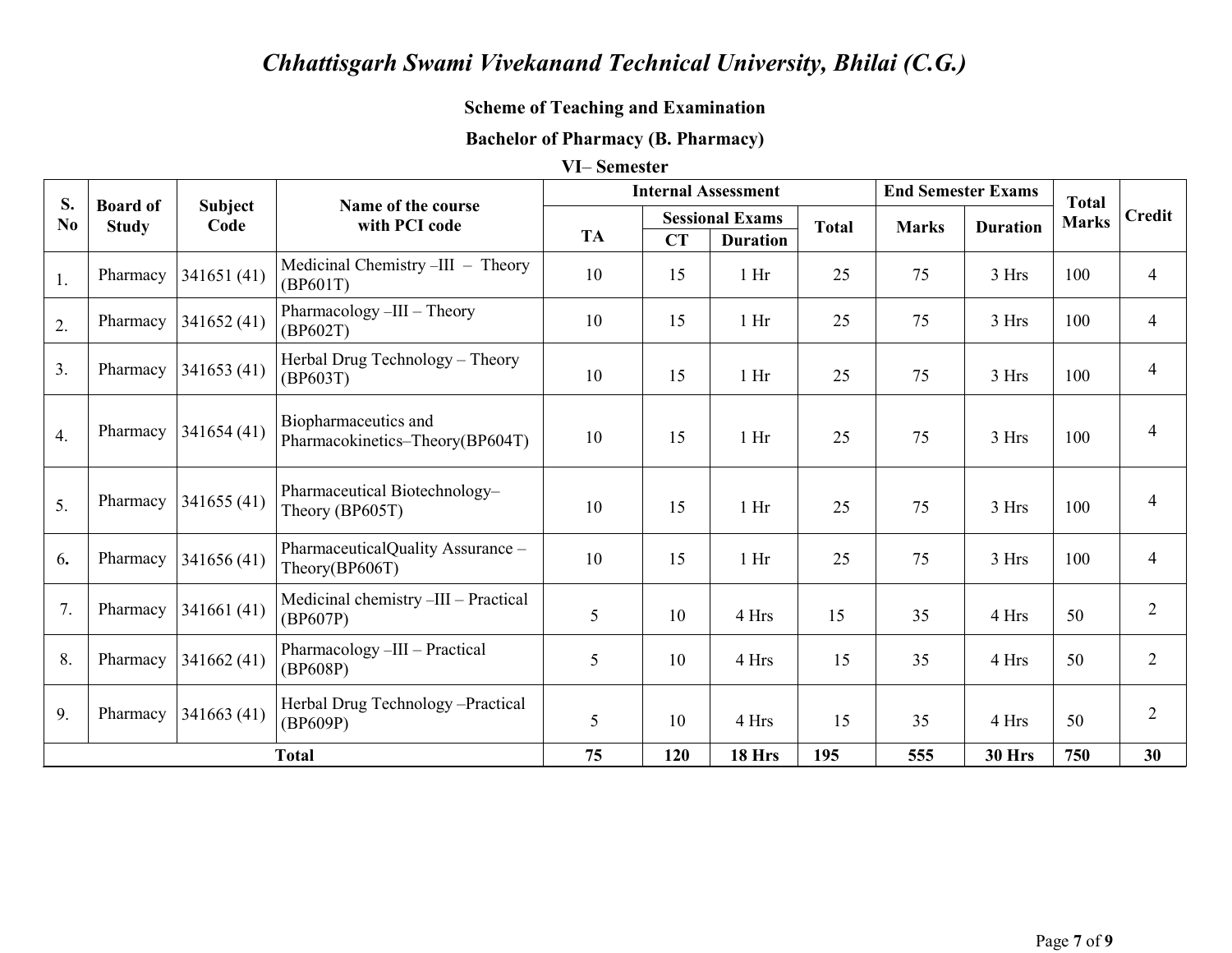## **Scheme of Teaching and Examination**

## **Bachelor of Pharmacy (B. Pharmacy)**

#### VII – Semester

| S.             | <b>Board of</b> |                        |                                                                    |           | <b>Internal Assessment</b> |                        |              |              | <b>End Semester Exams</b> |              | <b>Credit</b>  |
|----------------|-----------------|------------------------|--------------------------------------------------------------------|-----------|----------------------------|------------------------|--------------|--------------|---------------------------|--------------|----------------|
| N <sub>0</sub> | <b>Study</b>    | <b>Subject</b><br>Code | Name of the course<br>with PCI code                                |           |                            | <b>Sessional Exams</b> | <b>Total</b> | <b>Marks</b> | <b>Duration</b>           | <b>Marks</b> |                |
|                |                 |                        |                                                                    | <b>TA</b> | CT                         | <b>Duration</b>        |              |              |                           |              |                |
| 1.             | Pharmacy        | 341751 (41)            | <b>Instrumental Methods of Analysis</b><br>$-$ Theory (BP701T)     | 10        | 15                         | Hr                     | 25           | 75           | 3 Hrs                     | 100          | 4              |
| 2.             | Pharmacy        | 341752 (41)            | <b>Industrial Pharmacy - Theory</b><br>(BP702T)                    | 10        | 15                         | $1$ Hr                 | 25           | 75           | 3 Hrs                     | 100          | $\overline{4}$ |
| 3 <sub>1</sub> | Pharmacy        | 341753 (41)            | Pharmacy Practice – Theory<br>(BP703T)                             | 10        | 15                         | 1 <sub>hr</sub>        | 25           | 75           | 3 Hrs                     | 100          | 4              |
| 4.             | Pharmacy        | 341754 (41)            | Novel Drug Delivery System -<br>Theory (BP704T)                    | 10        | 15                         | 1 <sub>hr</sub>        | 25           | 75           | 3 Hrs                     | 100          | 4              |
| 5.             | Pharmacy        | 341761 (41)            | <b>Instrumental Methods of Analysis</b><br>$-$ Practical (BP705 P) | 5         | 10                         | 4 Hrs                  | 15           | 35           | 4 Hrs                     | 50           | $\overline{2}$ |
| 6.             | Pharmacy        | 341762 (41)            | Practice School* (BP706 PS)                                        | 25        | $\overline{\phantom{0}}$   |                        | 25           | 125          | 5 Hrs                     | 150          | 6              |
|                | Total           |                        |                                                                    | 70        | 70                         | 8Hrs                   | 140          | 460          | $21$ Hrs                  | 600          | 24             |

\* The subject experts at college level shall conduct examinations